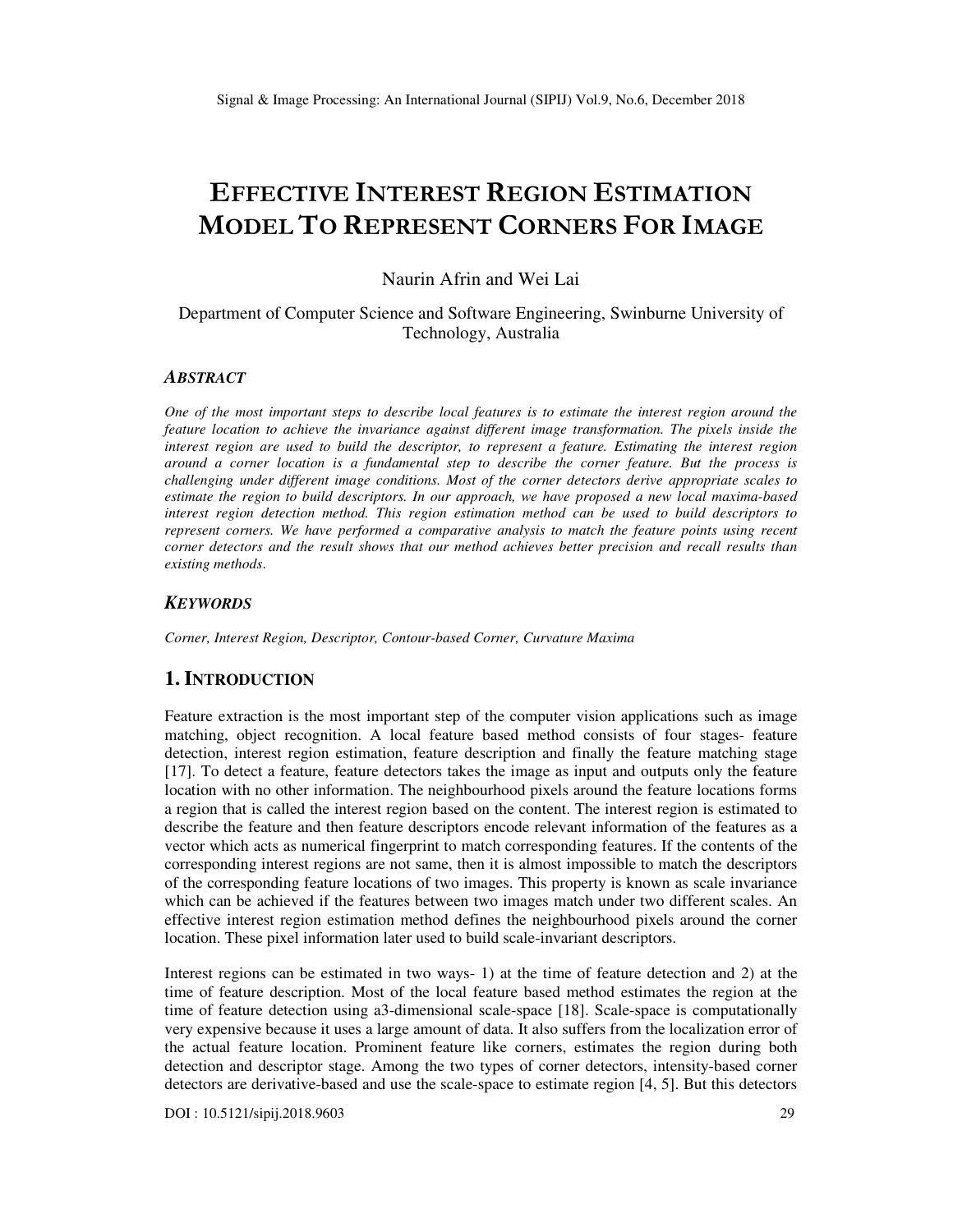are sensitive to noise. On the other hand, contour-based corner detectors are more stable and robust than intensity-based corner detectors [3]. But the most challenging part is that, the corners do not contain any significant information that can be used to build the interest region. Thus the region estimation process for these corner detectors are being done in the description stage.

Defining the size of the interest region is an important task as the image structure inside the region needs to be distinct to build a distinct descriptor. In our paper, we introduced a new local maxima-based interest region detection method around the detected corner location. The pixels within this region is then used to build a descriptor. We have used most popular SIFT descriptor [12] in this regard.

The rest of the paper is organised as follows. Section 2discusses some related works to estimate the regions in literature. Section 3 explains the proposed region estimation method. Section 4 presents the experimental results. Section 4.4 describes the use of proposed method in an image matching based application. Finally, Section 5 concludes the paper.

# **2. RELATED WORKS**

In our work, we consider corner as the feature as it is more stable than others [3]. Among the two types of corner detectors, intensity-based method [4, 5] typically use scale-space representation process to calculate the region. Most of the corner detectors use several geometric parameters such as second moment matrix. Lindeberg [6] used The Laplacianand scale space determent of the Hessian to represent elliptical regions. Auto correlation matrices are used in Harris Affine and Laplace detectors [7] to detect regions. On theother hand contour-based corner detectors [8, 9,10] are morerobust and the interest region needs to be estimated in thedescription stage. Awrangjeb [11] used SIFT descriptor [12]to calculate the region within 3-pixels of the corner location.Awrangjeb [11] used CPDA [8] corner detector and considered the SIFT descriptors (detected by [12]) within the3-pixel neighbourhood around the corner locations. However, it lacks robustness as under different image transformations, the same SIFT descriptor might not detected forthe transformed image. For the same reason, there might be less possibilities to find the same corners for the originaland the transferred images. Sadat et el [13] used a scale-invariant estimation method which differentiate distinct contents around the corner location. They used a series of circular regions using the corner location as centre. They onlyselected the circular region which is different than the neighbouring circles based on the threshold. [5] used the edgesnear the detected corners for the region estimation to buildscale invariant descriptors. Later proposed Harris-Laplace[7] method performed better compared to that method. Many recent algorithms perform slightly better, such as Wash detector [2] and Boundary Preserving dense Local Regions (BPLR) [1]. Wewill propose a new method in section 3, which is more effective in estimating interest regions around a detected cornerfor building a scale invariant descriptor.

# **3. PROPOSED METHOD**

As mentioned earlier, one of the most important stepsto describe local features is to estimate the interest regionaround the feature location to achieve the invariance againstdifferent image transformation. After the estimation, thepixels inside the interest region are used to build the descriptor. The descriptors, later, represent a feature.

In this section, we propose a new curvature-based interestregion detection method to detect corners using contour-based corner detectors. Almost all of the contour-based corner detectors first extract the edges of an image using anyedge detectors such as canny [14]. The basic idea of estimating interest region is to select the curvature maxima ofthe edges. The estimated region needs to be defined wellenough to represent that corner so that in the transformedimage, the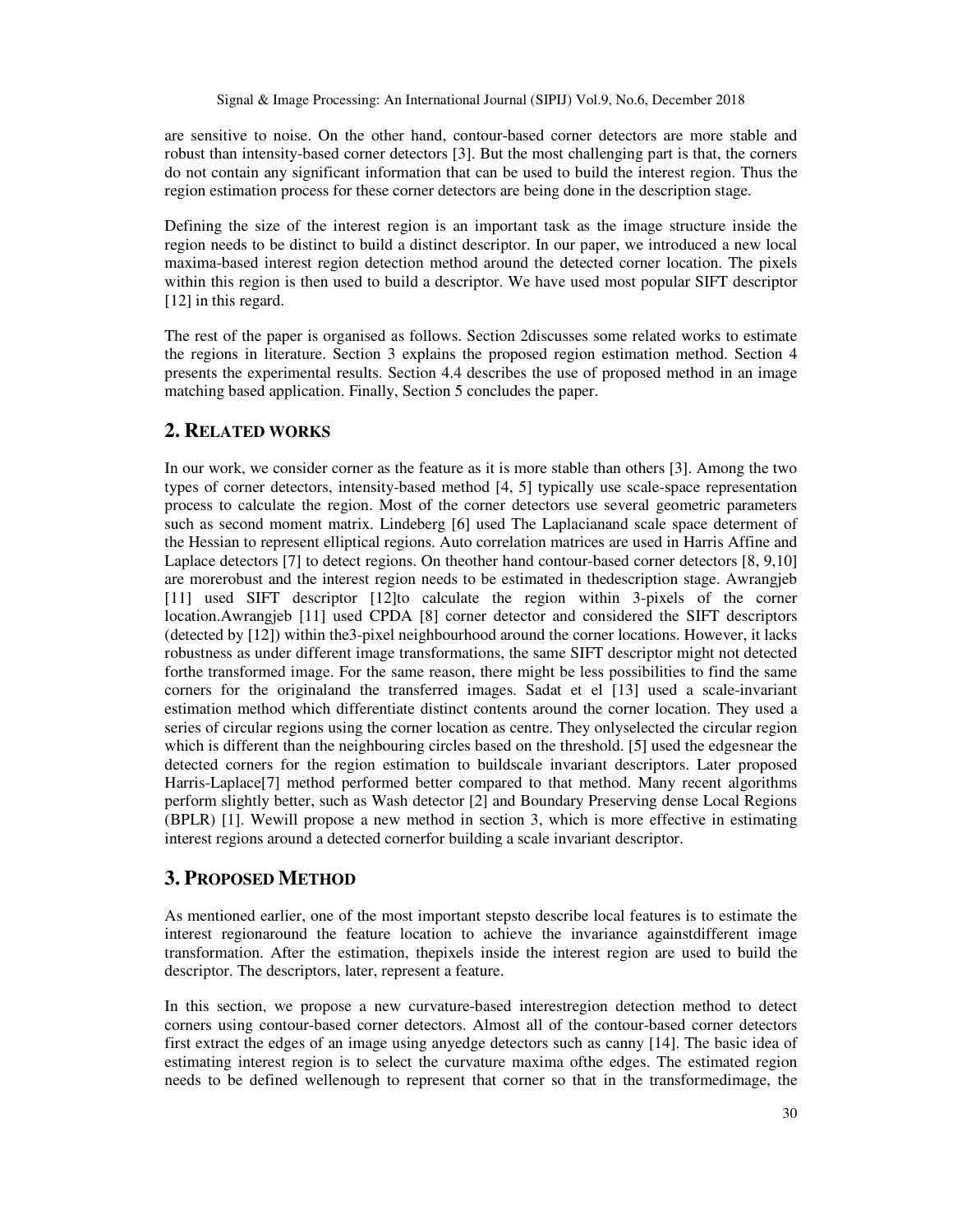corresponding corner can be estimated with thesame content. To do so, first, we detect the corner locations of an image. Now we estimate the curvature value to find the corner locations. During estimating the curvaturevalues we also calculate the maxima of the curvatures foreach corners of each edges. For each corner we calculatethe distance of the nearest maxima. If the distance from the corner location to a curvature maxima is larger thana predefined distance  $D_i$ , we will discard the maxima. Inour method we selected Di as 80. Now for the rest of thecandidate maxima, we applied a simple refinement process.In this refinement method, for a particular corner location,we consider all the maxima found after extracting edges. Ifthe distance of two adjacent maxima is lower than 3 pixel,we compute the average of two distances from the cornerlocation.

The pseudo-code for selecting radii of our proposed methodis presented in Figure 1. We will use these radii as thecircular regions to build descriptors which will later represent the corner.

|  | Table 1. Algorithm for the proposed model |  |  |  |
|--|-------------------------------------------|--|--|--|
|--|-------------------------------------------|--|--|--|

| Algorithm 1 Proposed extrema-based method for estimating interest region around a |  |  |  |  |
|-----------------------------------------------------------------------------------|--|--|--|--|
| comer location                                                                    |  |  |  |  |
| 1: procedure MyProcedure1                                                         |  |  |  |  |
| 2: Extract the edges                                                              |  |  |  |  |
| 3: Calculate all the curvature maxima $M_i$ for each edge                         |  |  |  |  |
| 4: Find corners Cn using Contour-based corner detector                            |  |  |  |  |
| 5: $M_i =$ Curvature Maxima                                                       |  |  |  |  |
| 6: $D_i = Euclidean Distance$                                                     |  |  |  |  |
| 7: $Th$ = Highest Threshold                                                       |  |  |  |  |
| 8: For each corner location $C_i$ , where $i = 1n$                                |  |  |  |  |
| 9: Get candidate maxima $M_x$ within 80 pixels of corner location $C_i$           |  |  |  |  |
| 10: For each candidate maxima $M_i$ , where $j = 1x$                              |  |  |  |  |
| 11: Get the Euclidean distance to the nearest maxima, $D_i$                       |  |  |  |  |
| 12: if $D_i > T_L$ then                                                           |  |  |  |  |
| 13: if $D_i > T_h$ then                                                           |  |  |  |  |
| 14: Consider Ci as prominent candidate                                            |  |  |  |  |
| $15:$ else                                                                        |  |  |  |  |
| 16: Calculate average distance of $C_i$ and $C_{i+1}$                             |  |  |  |  |
| $17:$ else                                                                        |  |  |  |  |
| 18: Discard the maxima                                                            |  |  |  |  |
| 19: Do the above process until all the regions are at least 3 pixels apart        |  |  |  |  |
|                                                                                   |  |  |  |  |

Figure 1 shows the corners detected by MSCAD corner detector [10] as the centre of the circular regions. MSCAD [10]is a recent contour-based corner detector, which has achieved better repeatability and comparable localization errors under different transformations compared to other state-of-artscontour-based corner detectors. We will calculate the circular region around a particular corner location using the pseudocode mentioned above.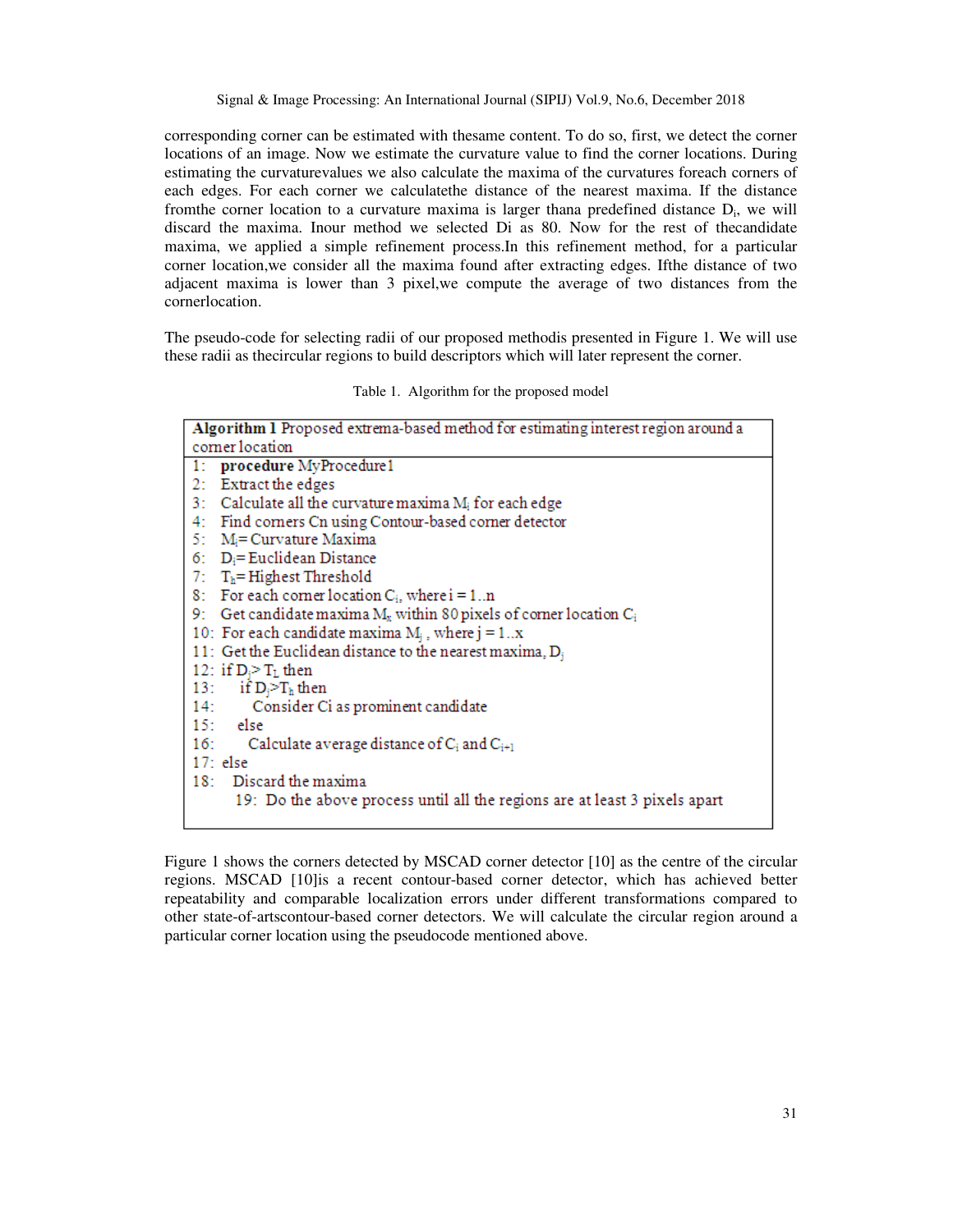Signal & Image Processing: An International Journal (SIPIJ) Vol.9, No.6, December 2018



Figure 1. Interest region detection using edge extrema.(a)Corners detected by corner detector, (b) Selected region of a corner location

# **4. PERFORMANCE STUDY**

In this section, we compare our proposed method withHarris-Laplace[7],Awrangjeb'sMethod [11]and the LoG method<sup>[18]</sup>. We use MSCAD<sup>[10]</sup>, CCR<sup>[16]</sup>, CPDA [8] corner detectionmethods in this regard to observe the performances ofthe interest region detection process. We have used SIFT[12] as feature descriptor for all the methods. All the experiments were run on MATLAB 2018a on a Windows 10 (64bit)machine with an Intel Core i5-3470 processor and 8GB of RAM.

## **4.1. Test Database**

We have used an image dataset of 23 different types ofgrey scale images to evaluate the performance of the cornerdetectors using different edge detectors. Different transformations have been applied to these base 23 images. Table 2 tabulates the geometric transformations applied to theseimages to obtain more than 8000 transformed test images.

| <b>Transformations</b> | <b>Transformation Factors</b>                                | <b>Number of Images</b> |
|------------------------|--------------------------------------------------------------|-------------------------|
| Scaling                | Scale factors $s_x = s_y \text{in} [0.5, 2.0]$ at 0.1 apart, | 345                     |
|                        | excluding 1.0                                                |                         |
| Shearing               | Shear factors $sh_x$ and $sh_y$ in [0,0.012]at               | 1081                    |
|                        | $0.002$ apart                                                |                         |
| Rotation               | 18 different angles of range -90° to+90° at                  | 437                     |
|                        | $10^{\circ}$ apart                                           |                         |
| Rotation-Scale         | in $[-30, +30]$ at $10^{\circ}$ apart, followed by           | 4025                    |
|                        | uniform and non-uniform scale factors sx                     |                         |
|                        | and $s_v$ in [0.8, 1.2] at 0.1 apart                         |                         |
| Non-uniform Scale      | Scale factors $s_x$ in [0.7, 1.3] and $s_y$ in [0.5,         | 1772                    |
|                        | 1.5] at 0.1 apart.                                           |                         |
| Gaussian Noise         | Gaussian (G) noiseat 10 variances in                         | 230                     |
|                        | [0.005,0.05] at 0.005apart.                                  |                         |

Table 2. Image Transformations applied on 23 base images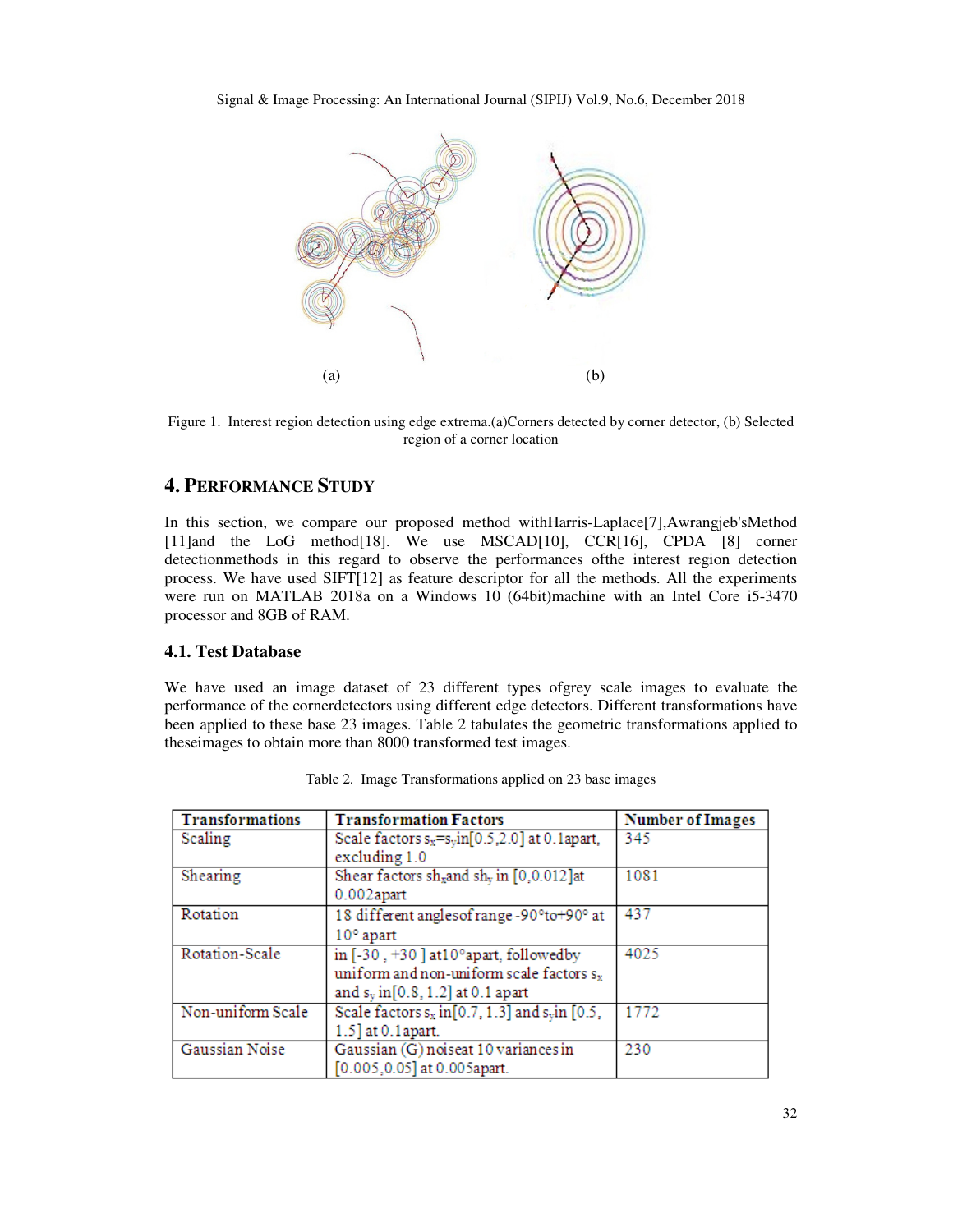## **4.2. Evaluation metrics**

To evaluate the performance against different transformations, we use commonly used precision and recall measure[1]. Precision and recall represents the number of correctmatches with respect to total number of matches and number of correct matches with respect to the total number ofcorrespondence respectively. Thus, precision and recall canbe measured by the equation 1 and 2.

$$
Precision = \frac{Number of correct matches}{Total number of matches}
$$
 (1)

$$
Recall = \frac{\text{Number of correct matches}}{\text{Total number of correspondences}} \tag{2}
$$

## **4.3. Experimental results**

In our experiment, we empirically define the number of bins in the scale-histogram and the threshold(th) for measuring the dissimilarities between two circular regions as 40 and 0:32 respectively. To compare the descriptors of two images, we use the commonly used nearestneighbourhood strategy. Our proposed method and the LoG method may have the possibility to have multiple interest regions for a single corner location. Thus the matching descriptors might not belong to a single corner location. To overcome the problem, we have applied a simple refinement process by which we can easily filter out the false matches, keeping the true matches. To do this, we consider only the matches which correspond to the highest number of matching relations between two corner locations of the two input images.

We evaluate the performance of our proposed method with other existing methods with precision and recall measure using the equations 1 and 2 as mentioned in the previous section. Figure 2 to 7 shows the performance comparison of all the methods using precision vs recall graph. From those results, we can easily observe that our proposed method along with the MSCAD [10] corner detector performs consistently better compared to other methods under all the image transformations. The result also shows that, for JPEG compression, Log approach is almost similar to our proposed method as there is no geometric transformation. Although the precision of Harris-Laplace is better in a few cases when the recall is higher, the recall of the proposed method is always higher than Harris-Laplace. Compared to other methods, Awrangjeb's method and the LoG method do not show consistent performance. Our proposed method is better than these two methods in terms of both precision and recall. Awrangjeb's method has better precision than Harris-Laplace only when the recall is lower.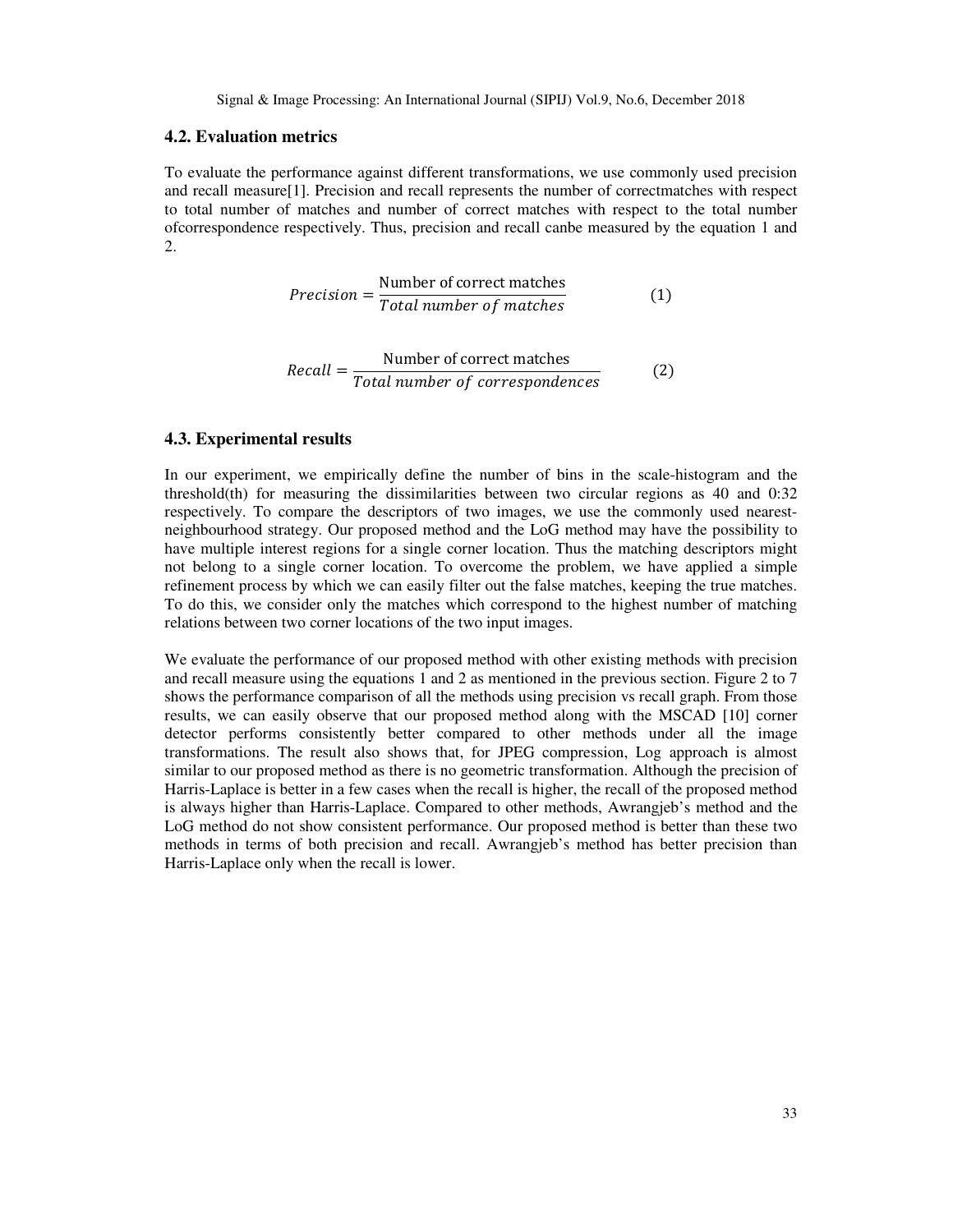

Figure 2. Performance evaluation of different methods under scale transformations



Figure 3. Performance evaluation of different methods under shear transformations



Figure 4. Performance evaluation of different methods under rotation transformations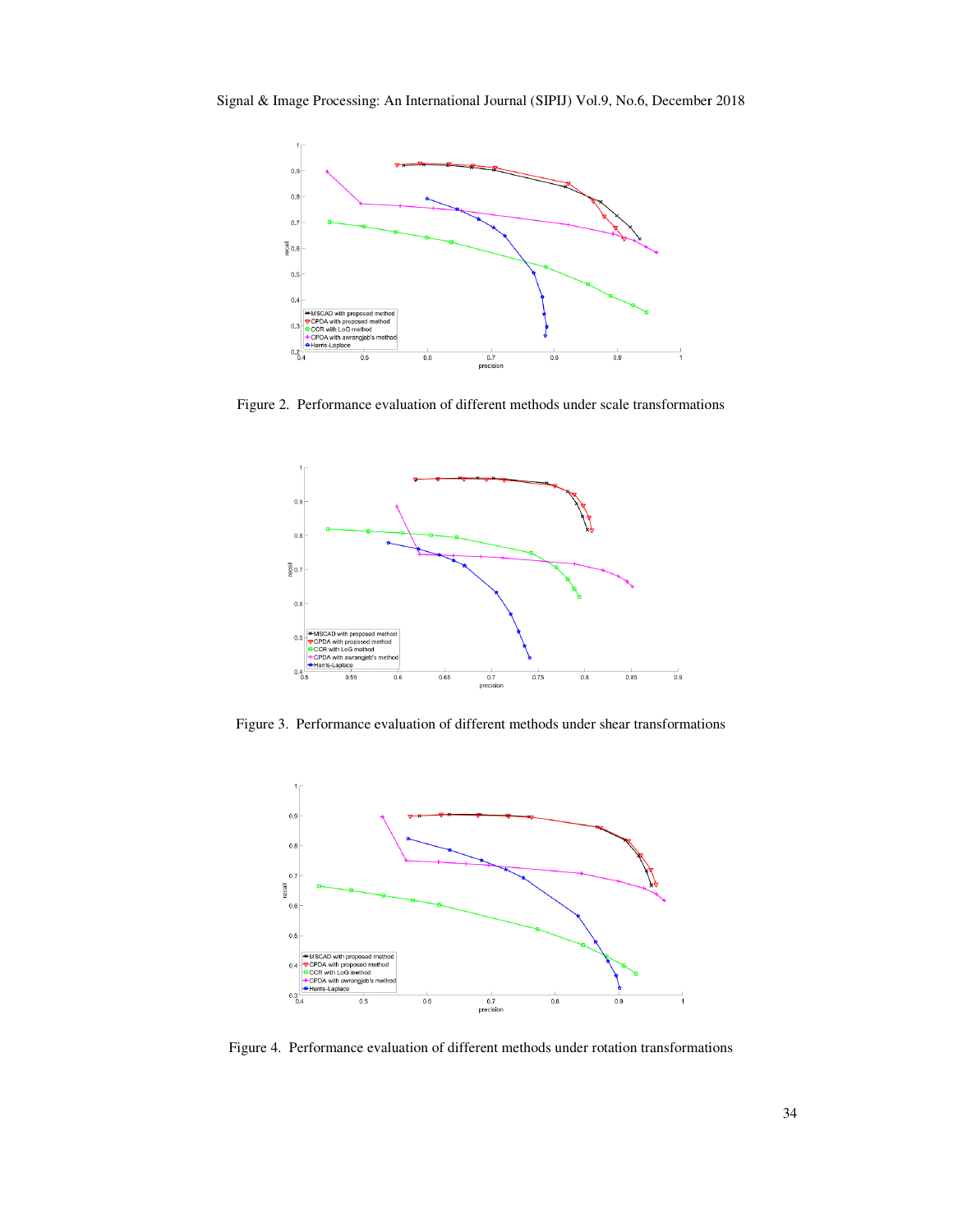Signal & Image Processing: An International Journal (SIPIJ) Vol.9, No.6, December 2018



Figure 5. Performance evaluation of different methods under rotation and scale transformations



Figure 6. Performance evaluation of different methods under non-uniform transformations



Figure 7. Performance evaluation of different methods under Gaussian transformations . 35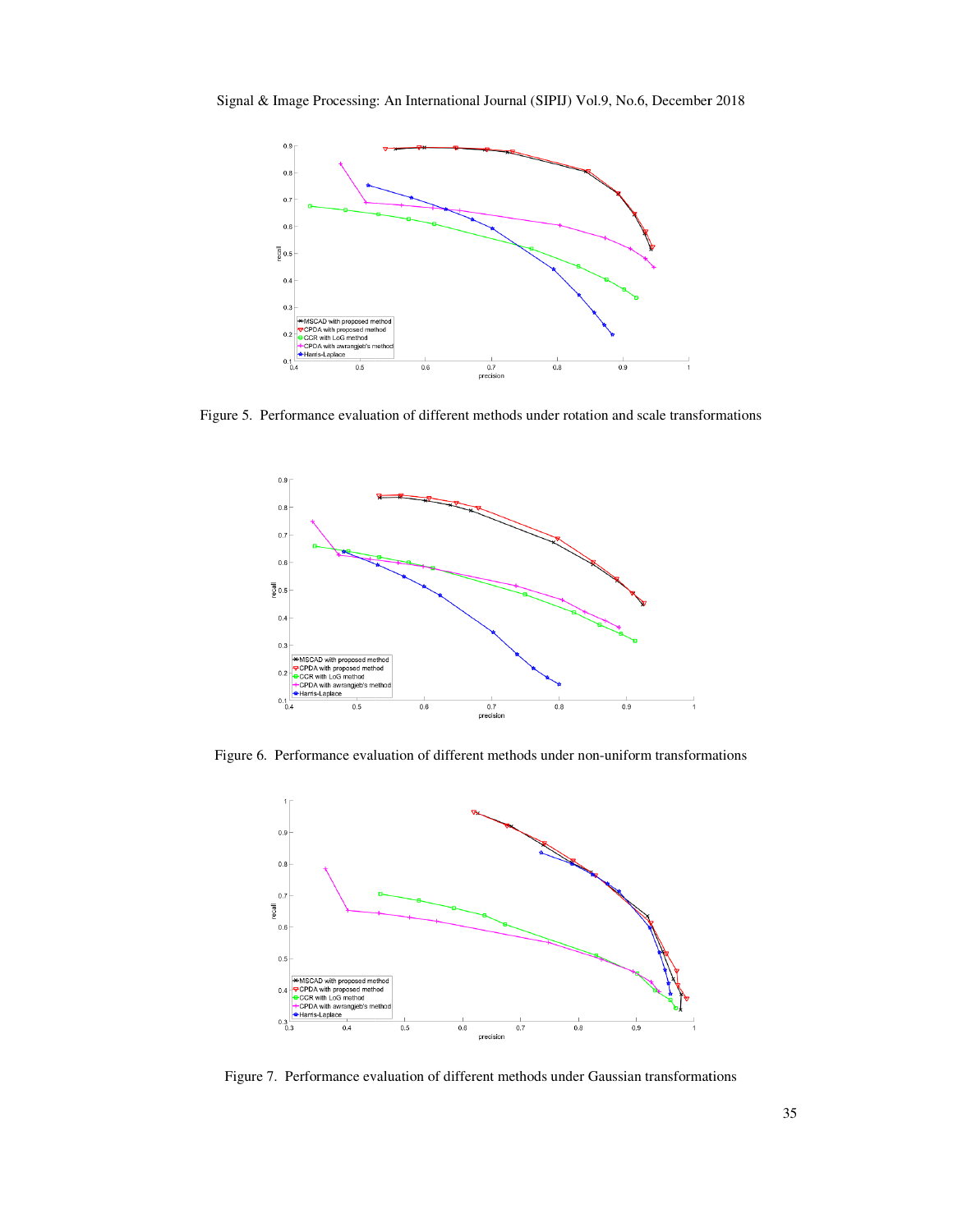# **4.4. Application**

In this section, we present an application of image matching with the proposed interest region estimation method. Now in order to match the corner pairs between two images, we detect the corner locations from the images and then we describe each corner using a SIFT descriptor. To represent a feature, we determine the interest region (Section 3) around the corner locations. Next, In this section, we present an application of image matching with the proposed interest region estimation method. Now in order to match the corner pairs between two images, we detect the corner locations from the images an pixels within the interest region. The peak in the histogram corresponds to the dominant orientation of that feature location. To make the feature descriptor rotational invariant, the interest region is rotated along the dominant orientation as proposed by $[15]$ ,  $[12]$ .

To build the descriptor, we start with computing a circular SIFT frame proposed by [12] as a vector with four parameters, which contains the circle centre with an orientation and scale. Next, the descriptor for each SIFT frame is built based on the pixel values of the oriented interest region. In the standard SIFT descriptor representation, each descriptor is a 128-dimensional feature vector [12]. To match the feature descriptors, first nearest neighbour of descriptors is used. To eliminate any mismatches, we use Lowe's second nearest neighbour test. The main task is to figure out distinctive matches by a threshold on the ratio of first to second nearest neighbour distances. Finally, we represent all of the descriptors of an image and assess the similarity between two images via sparse matching. hold on the ratio of first to second nearest neighbour<br>descriptors of an image and assess the similarity<br>er locations from the reference image and the test

between two images via sparse matching.<br>Now we build SIFT descriptors for the corner locations from the reference image images. Next, we find the matched descriptors and verify the matches based on the geometric transformation between the images. Please note that, the geometric transformation for the images are given with the image dataset. We are using CCR  $[16]$  and MSCAD  $[10]$  detectors in this experiment. The examples of matching corners after verifying the matches is shown in<br>Figure 8 for both MSCAD and CCR detectors. Figure 8 for both MSCAD and CCR detectors.



(a) Using MSCAD detector

(b) Using CCR detector

Figure 8. Matching after Geometric Verifications

Table 3 shows average number of matches and average number of true matches among the Table 3 shows average number of matches and average number of true matches among the base image and test images. MSCAD corner detector performs better than CCR for finding true matches.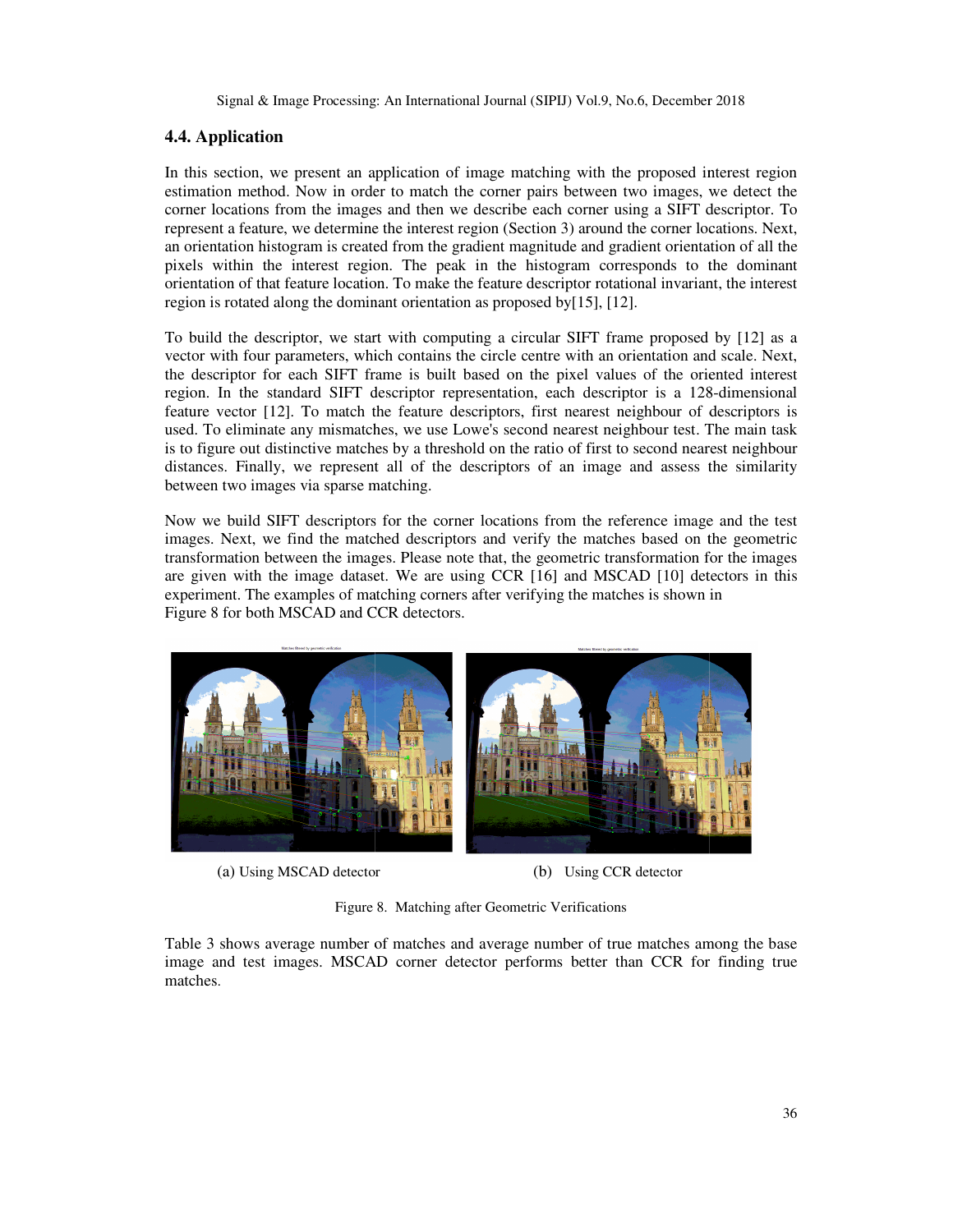| Method | <b>Descriptor Match   True Match</b> |       |
|--------|--------------------------------------|-------|
| MSCAD  | 116.69                               | 67.15 |
|        |                                      | 61.56 |

Table 3. Feature Matching after Geometric Verifications

## **5. CONCLUSION**

This paper proposed a new algorithm to calculate the interest region around the corner location of an image using the curvature maxima. Our proposed method represent the corners using contourbased corner detectors and local feature descriptors without using the scale-space representation. Using our proposed method, corners can be tracked and matched nearly accurate in the transformed images. The experimental results show that our proposed method performs better in compared to other methods in terms of precision and recall values, which also indicates that the descriptors built using the interest region are invariant to different image transformations.

## **REFERENCES**

- [1] J. Kim and K. Grauman. Boundary preserving dense local regions. IEEE transactions on pattern analysis and machine intelligence, 37(5):931–943, 2015.
- [2] C. Varytimidis, K. Rapantzikos, and Y. Avrithis. Wash: Weighted a-shapes forlocal feature detection. In Computer Vision–ECCV 2012, pages 788–801. Springer,2012
- [3] F. Mokhtarian and R. Suomela, \Robust image cornerdetection through curvature scale space," IEEE Trans.Pattern Anal. Mach. Intell., vol. 20, no. 12, pp.1376{1381, 1998.
- [4] C. Harris and M. Stephens, \A combined corner andedge detection," pp. 147{151, 1988.
- [5] T. Tuytelaars and L. Van Gool, \Matching widelyseparated views based on affine invariant regions," Int.J. Comput. Vision, vol. 59, no. 1, pp. 61{85, Aug.2004. [Online]. Available: http://dx.doi.org/10.1023/B:VISI.0000020671.28016.e8
- [6] T. Lindeberg, \Scale selection for differentialoperators," in Scale-Space Theory in Computer Vision.Springer, 1994, pp. 317{348.
- [7] K. Mikolajczyk and C. Schmid, \Scale & affineinvariant interest point detectors," Int. J. Comput.Vision, vol. 60, no. 1, pp. 63{86, Oct. 2004.
- [8] M. Awrangjeb and L. Guojun, \Robust image cornerdetection based on the chord-to-point distanceaccumulation technique," Multimedia, IEEETransactions on, vol. 10, no. 6, pp. 1059{1072, 2008.
- [9] S. W. T. R. M. Najmus Sadat and G. Lu, \Aneffective and efficient contour-based corner detectorusing simple triangular theory," pp. 37{42, 2011.
- [10] N. Afrin, N. Mohammed, and W. Lai, \An effectivemulti-chord corner detection technique," in DigitalImage Computing: Techniques and Applications(DICTA), 2016 International Conference on. IEEE,2016, pp. 1{8.
- [11] M. Awrangjeb and G. Lu, \Techniques for efficientand effective transformed image identification," J. Vis.Comun. Image Represent. vol. 20, no. 8, pp. 511{520,Nov. 2009. [Online]. Available:http://dx.doi.org/10.1016/j.jvcir.2009.07.004